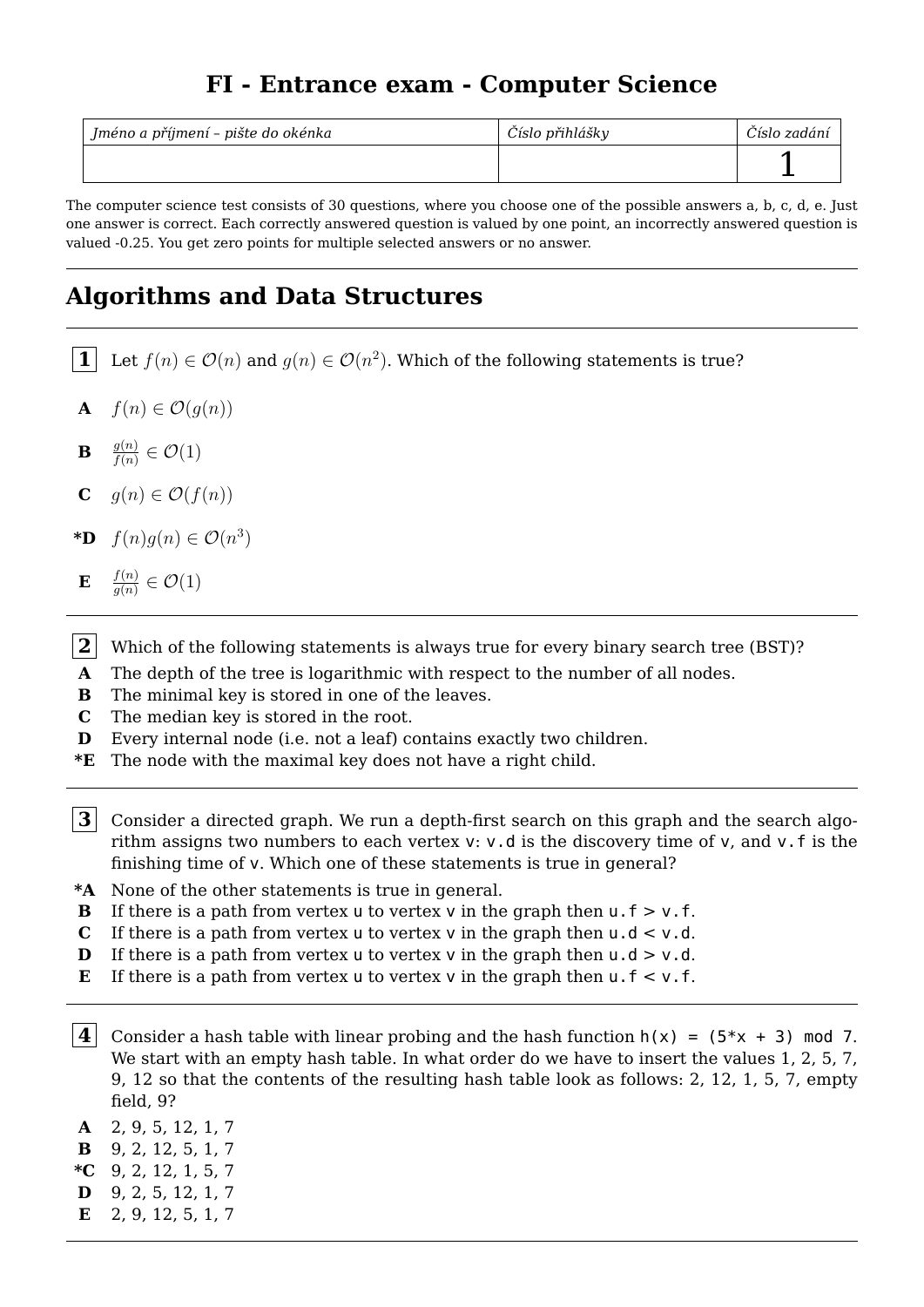**5** Which one of these statements is true?

- **A** The worst-case time complexity of inserting an element into a hash table is in  $\mathcal{O}(1)$ .
- **B** We say that an algorithm is partially correct, if it produces a correct output for at least some of the inputs.
- **C** The B-tree is a special case of the binary search tree.
- **D** The logarithm and square root functions have the same asymptotic growth.
- **\*E** There exists an  $\mathcal{O}(n)$  algorithm that creates a binary heap from an unsorted array of elements.

#### **Database Systems**

**6** Consider the following relational algebra expression:  $documents \leftarrow \sigma_{created > '2020-01-01'}(documents) \cup \sigma_{filesize > 0}(documents)$ Choose the SQL expression that will do the exact same thing. **A** UPDATE documents SET created = '2020-01-01' WHERE fileSize > 0; **B** INSERT INTO documents SELECT \* FROM documents WHERE created > '2020-01-01' UNION SELECT \* FROM documents WHERE fileSize > 0; **C** INSERT INTO documents VALUES (SELECT \* FROM documents WHERE created > '2020-01-01' OR fileSize > 0); **D** DELETE FROM documents WHERE documents IN (SELECT \* FROM documents WHERE created > '2020-01-01' UNION SELECT  $*$  FROM documents WHERE fileSize > 0);

**\*E** DELETE FROM documents WHERE created <= '2020-01-01' AND fileSize <= 0;

**7** Transform the following E-R diagram to the relational model



Select the answer that specifies the exact relations that the resulting relational model should have. Note that the primary keys are underlined.

- **\*A** *array(array\_id, name), disk(disk\_id, capacity), contains(array\_id, disk\_id)*
- **B** *array(array\_id, name), disk(disk\_id, capacity), contains(array\_id, disk\_id)*
- **C** *array(array\_id, name), disk(disk\_id, capacity), contains(array\_id, disk\_id)*
- **D** *array(array\_id, name), disk(disk\_id, capacity)*
- **E** *array(array\_id, name), disk(disk\_id, capacity), contains(array\_id, disk\_id)*
- **8** Let us have a relation *menu(day\_of\_week, meal\_number, meal\_name, meal\_price)* and the following set of functional dependencies: *day\_of\_week, meal\_number → meal\_name meal\_name → meal\_price* We know that the relation is in the first normal form (1NF). Select the statement that is true.
- **A** Relation menu is in the third normal form (3NF) but not in the Boyce-Codd normal form (BCNF).
- **\*B** Relation menu is in the second normal form (2NF) but not in the third normal form (3NF).
- **C** Relation menu is in the third normal form (3NF) but not in the fourth normal form (4NF).
- **D** Relation menu is in the Boyce-Codd normal form (BCNF) but not in the third normal form (3NF).
- **E** Relation menu is in the first normal form (1NF) but not in the second normal form (2NF).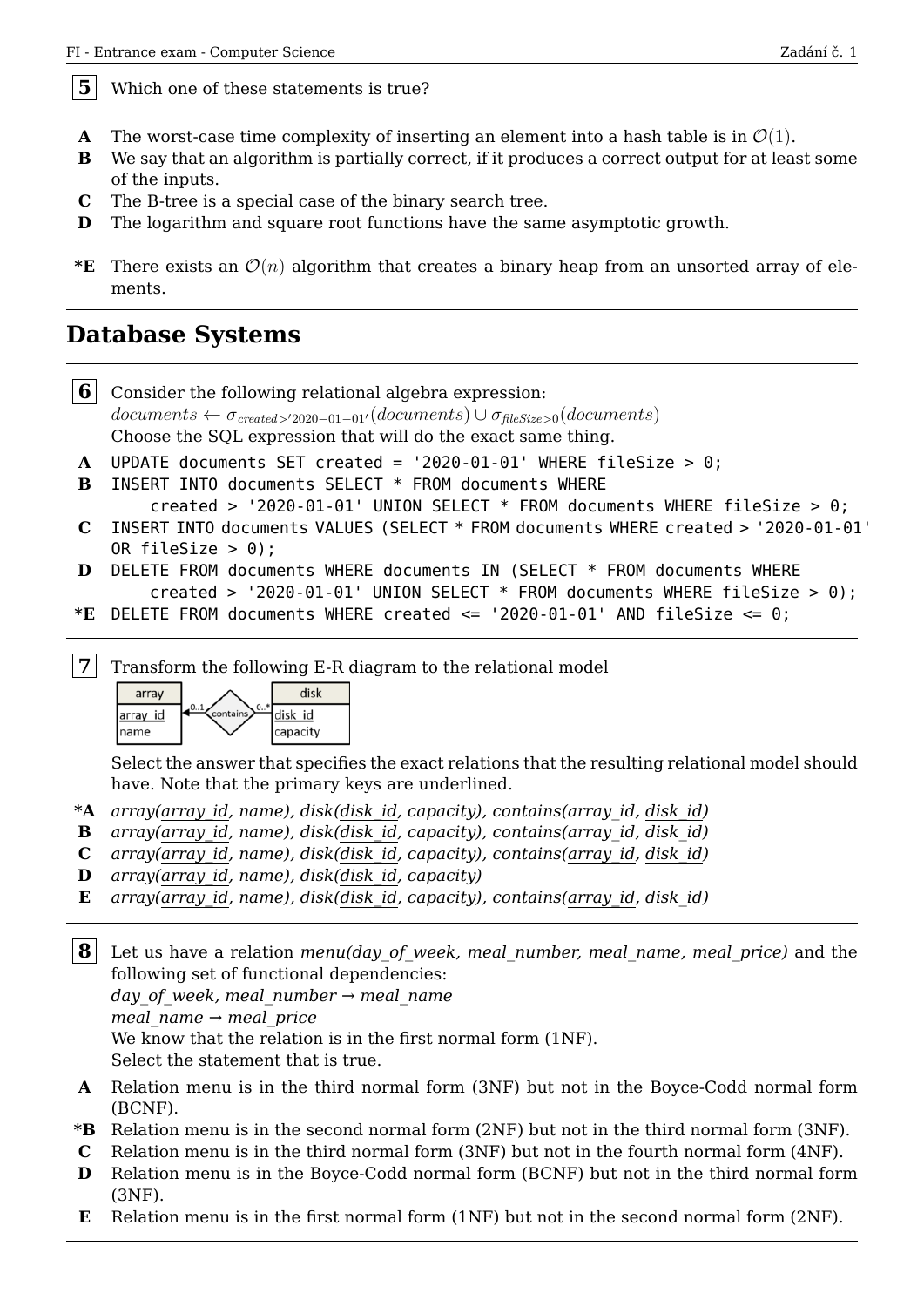| $\boldsymbol{9}$ |                                                                                                |  |  |  |
|------------------|------------------------------------------------------------------------------------------------|--|--|--|
|                  | Consider a simplified database for storing cook-book recipes with relations                    |  |  |  |
|                  | recipe(id, name, description) and                                                              |  |  |  |
|                  | ingredient(recipe id, placing order, name, gram weight).                                       |  |  |  |
|                  | The recipe id attribute references the primary key of the recipe relation (foreign key). Cho-  |  |  |  |
|                  | ose the SQL expression that will display the name of each recipe that contains a word "cake"   |  |  |  |
|                  | and the total sum of the gram weight of all its ingredients. For example, the result will con- |  |  |  |
|                  | tain tuple ("Birthday cake", 200) for a recipe named "Birthday cake" with two ingredients:     |  |  |  |
|                  | 150g flour and 50g sugar.                                                                      |  |  |  |
|                  |                                                                                                |  |  |  |
| ${\bf A}$        | SELECT name, gram_weight FROM ingredient                                                       |  |  |  |
|                  | WHERE recipe id IN (SELECT id FROM recipe WHERE LOWER(name) LIKE '%cake%');                    |  |  |  |
| $\bf{B}$         | SELECT name, total gram weight FROM recipe WHERE LOWER(name) LIKE '%cake%'                     |  |  |  |
|                  | COMPUTE total gram weight AS SUM(gram weight) FROM ingredient WHERE recipe id                  |  |  |  |
|                  | $=$ recipe.id;                                                                                 |  |  |  |
|                  | C SELECT recipe.name, SUM(gram weight) FROM recipe INNER JOIN ingredient ON                    |  |  |  |
|                  | $(recape id = recipe.id)$                                                                      |  |  |  |
|                  | WHERE LOWER(recipe.name) LIKE '%cake%';                                                        |  |  |  |
|                  | *D SELECT recipe.name, SUM(gram weight) FROM recipe, ingredient                                |  |  |  |
|                  | WHERE recipe id = recipe.id AND LOWER(recipe.name) LIKE '%cake%' GROUP BY                      |  |  |  |
|                  | recipe.id, recipe.name;                                                                        |  |  |  |
|                  |                                                                                                |  |  |  |
| $\mathbf{E}$     | SELECT name, SUM(gram weight) FROM ingredient                                                  |  |  |  |
|                  | WHERE recipe id IN (SELECT id FROM recipe WHERE LOWER(name) LIKE '%cake%')                     |  |  |  |
|                  | GROUP BY recipe id, name;                                                                      |  |  |  |

SELECT name, price, discount FROM product WHERE price BETWEEN 10000 AND 20000 AND discount  $< 0.1$ ;

can be best improved by:

- **A** Creating a B+tree index on the attribute discount.
- **B** Creating an extendible-hashing index on the attribute discount and another extendible-hashing index on the attribute price.

**10** Consider an e-shop database that contains a relation *product(id, name, description, price, discount)*. The relation is filled with a large number of products with prices ranging from 1 to 1 000 000 and discount values ranging from 0 to 0.99. Approximately 1 % of the products

have a non-zero discount. The execution performance of the SQL command

- **\*C** Creating a B+tree index on the attribute price.
- **D** Creating a linear-hashing index on the attribute discount.
- **E** Creating a linear-hashing index on the attribute price.

## **Computer Networks**

**11** The mechanism for slowing down the IPv4 address space exhaustion is:

- **A** an autonomous system that divides Internet to smaller networks hierarchically.
- **B** the Network Address Translation applied on each input and output domain router.
- **C** the network renumbering to the finer classful addressing and the transition to IPv6.
- **D** the use of Gigabit networks and highly-efficient connecting elements.
- **\*E** the classless addressing with the CIDR notation and the Network Address Translation.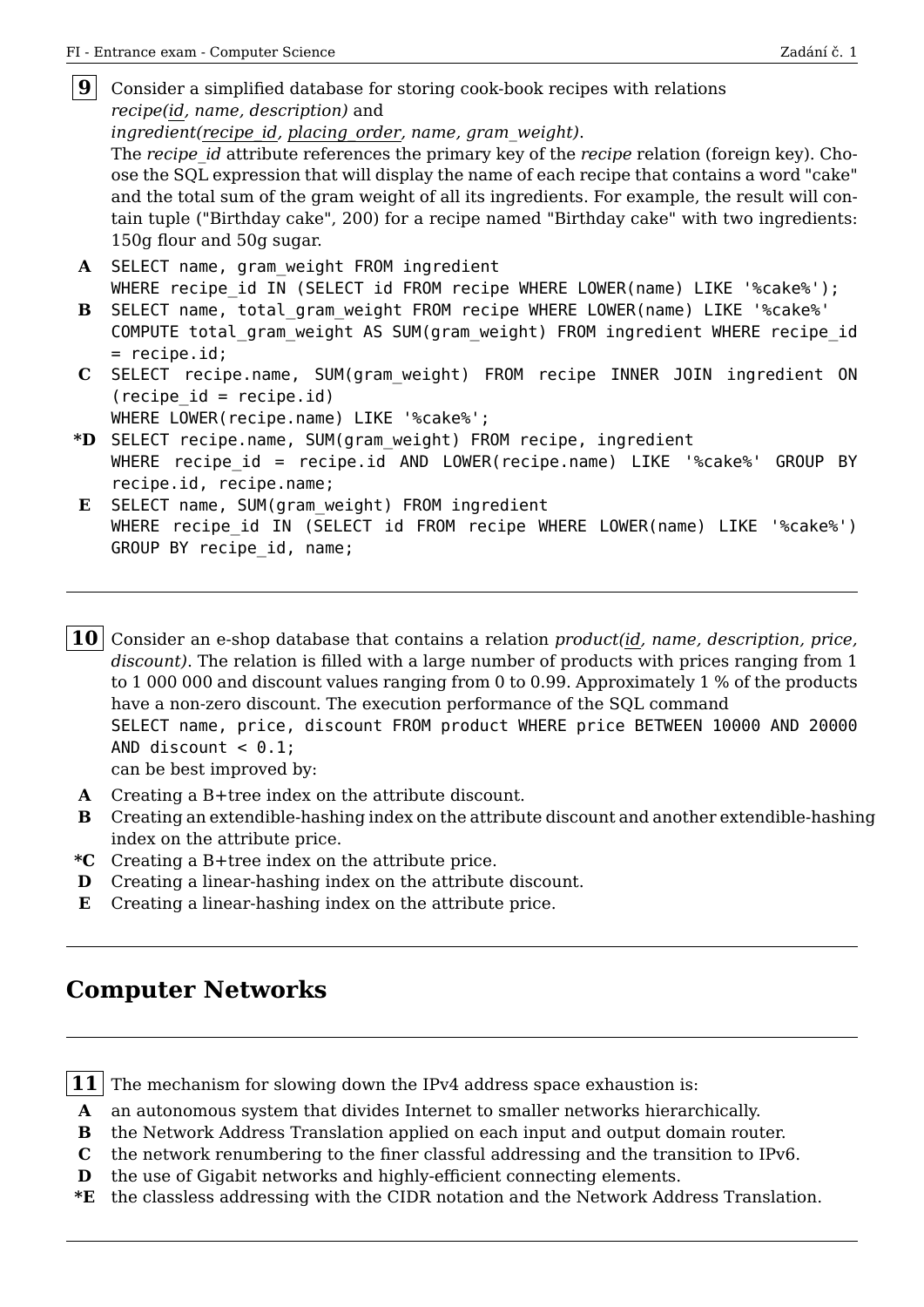- **12** Assume the physical layer of the ISO/OSI model. What is the primary function of it? What standards are relevant and how does it define addressing?
- **A** the transmission of bytes of passed packets between a sender and a receiver; using RFC 1771, RFC 2918 and RFC 3649 standards; but it does not define any addressing.
- **B** the transmission of packets (the content of passed frames) between a sender and a receiver; using RS-232-C, CCITT V.24, CCITT X.21, IEEE 802.x standards; and addressing is by the physical (MAC) addresses.
- **C** the transmission of bits of passed frames among routers; using RFC 1058, RFC 1723 and RFC 2081 standards; but it does not define any addressing.
- **D** the transmission of bits of passed frames among a sender and receivers (multi-cast); using RFC 3649 standard; and a combination of MAC and IPv6 addresses is used for addressing.
- **\*E** the transmission of bits of passed frames between a sender and a receiver; using RS-232-C, CCITT V.24, CCITT X.21, IEEE 802.x standards; but it does not define any addressing.
- **13** What are the advantages of networks with cycles, and how are the cycling packets eliminated?
- **A** Robustness. The Backward Learning Algorithm prevents packet cycling and ensures the shortest packet delivery in all situations.
- **\*B** Robustness. The Distributed Spanning Tree Algorithm prevents the creation of cycles, or the parameter TTL limits the number of hops of a packet.
- **C** Robustness is negligible due to large routing tables. When a routing cycle is detected, the corresponding interval in the routing table is split.
- **D** No advantages. Network topology must be hierarchical. When a cycling packet is detected by TTL (hop count), the link causing the cycle in routing is dropped.
- **E** Robustness. Hierarchical Routing defines a tree of routers that eliminates cycles in routing. When a link is down, a backup tree is used.
- **14** Which option is an example of the network protocol that includes a handshake, e.g., the three-way handshake, and describes why the handshake is important and what the handshake is responsible for within the selected protocol?
- **\*A** A complex transport protocol, e.g., TCP. Connection parameters are negotiated during the handshake. None or negative response during the handshake means the receiver is not able to receive any data.
- **B** TCP and UDP. The receiver sends a negative response during the handshake to terminate the connection. Otherwise, the sender starts sending data with the congestion window set to the maximum value.
- **C** UDP but only in combination with RTP and RTCP for the handshake. It sets the initial size of the congestion window to prevent congestion and allows the real-time communication.
- **D** All routing protocols when routing tables are transferred by UDP. The security of transfer is negotiated during the handshake.
- **E** The Multi Protocol Label Switching (MPLS). The handshake assigns a new label to the communicating nodes, and it ensures the labels are unique within the MPLS cloud.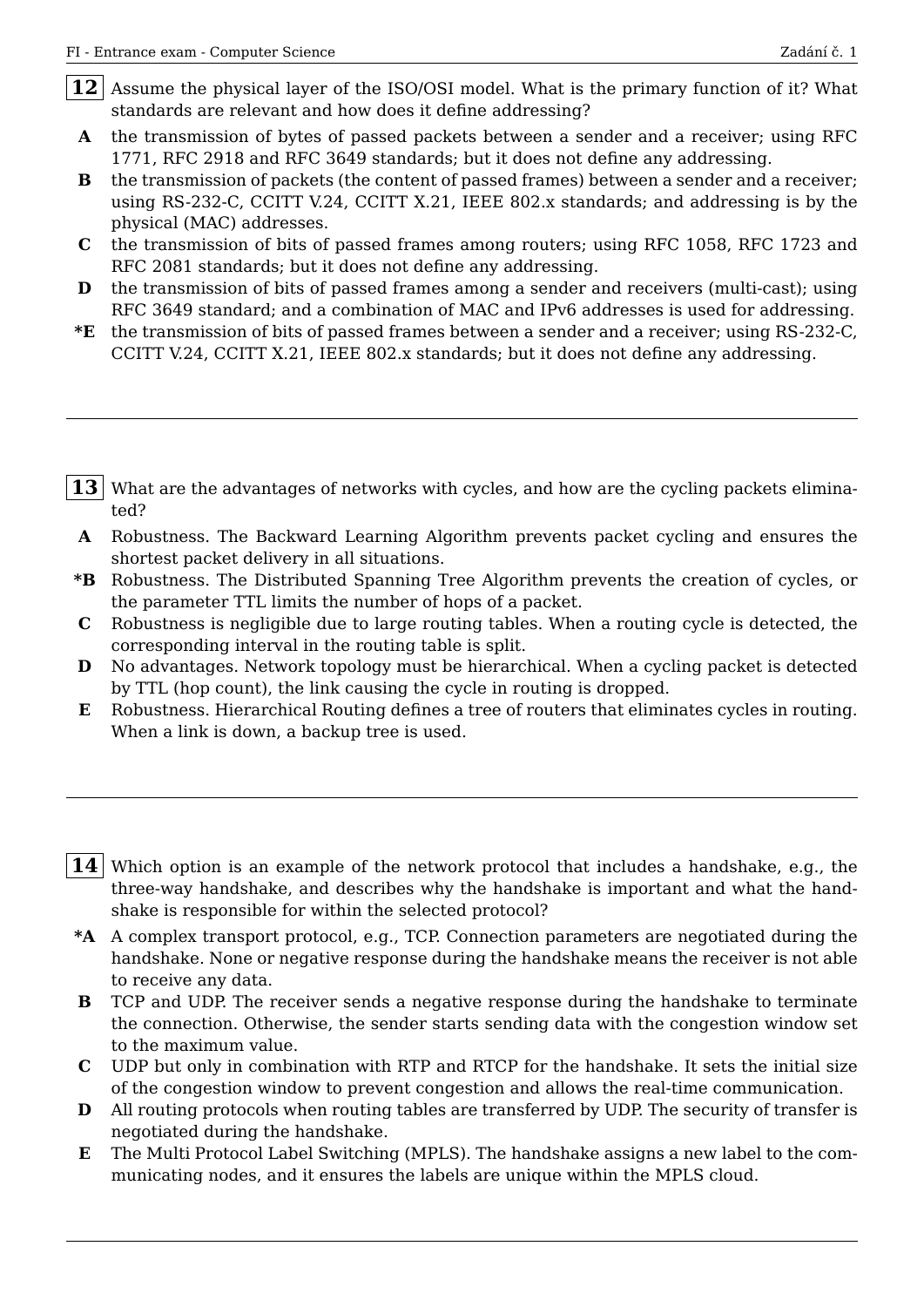- 15 Which option gives an example of media with collision domain on the Data Link Layer and how does it solve the collisions?
- **A** In the local-area networks based on a bus or a ring topology and realized by a wired medium, the collisions are solved by a specific routing protocol based on the Distributed Spanning Tree Algorithm.
- **B** In the wide-area networks realized by optical fibers, the collisions are solved by the routing protocol BGP version 4.
- **\*C** In the local-area networks based on a bus or a ring topology and connected by bridges, the collisions do not propagate through bridges, and a Medium Access Protocol (MAC) protocol is used.
- **D** In the wide-area networks realized by optical fibers, the collisions are solved by retransmissions in the intervals defined by system administrators.
- **E** In the local-area networks realized by a wireless medium, the collisions are solved by the routing protocols RIP and OSPF.

#### **Computer systems**

**16** Consider the following logic circuit:



This circuit serves as:

- **A** Shift register
- **B** Parallel register
- **C** Multiplexer
- **\*D** Frequency divider
- **E** Frequency multiplier
- **17** The number 255 in the **base-8** number system can be expressed in the unpacked (zoned) binary-coded decimal (**BCD**) code as:
- **A** 00000001 00000111 11010011
- **B** 00010111 00111101
- **\*C** 11110001 11110111 11000011
- **D** 00010111 00111100
- **E** 11110001 11110111 11010011
- **18** Consider a hard disk drive with **four** active surfaces. This hard disk drive uses Zone Bit Recording (ZBR) and is divided into **five** zones. These zones have the following sectors count per track: Zone 0: 1024, Zone 1: 900, Zone 2: 800, Zone 3: 720, Zone 4: 652. Each zone contains 2048 tracks and each sector stores 4096 bytes. What is the capacity of this hard disk drive? (Note:  $1 \text{ GB} = 2^{30} \text{ B}$ )
- **\*A** 128 GB
- **B** 256 GB
- **C** 32 GB
- **D** 64 GB
- **E** 192 GB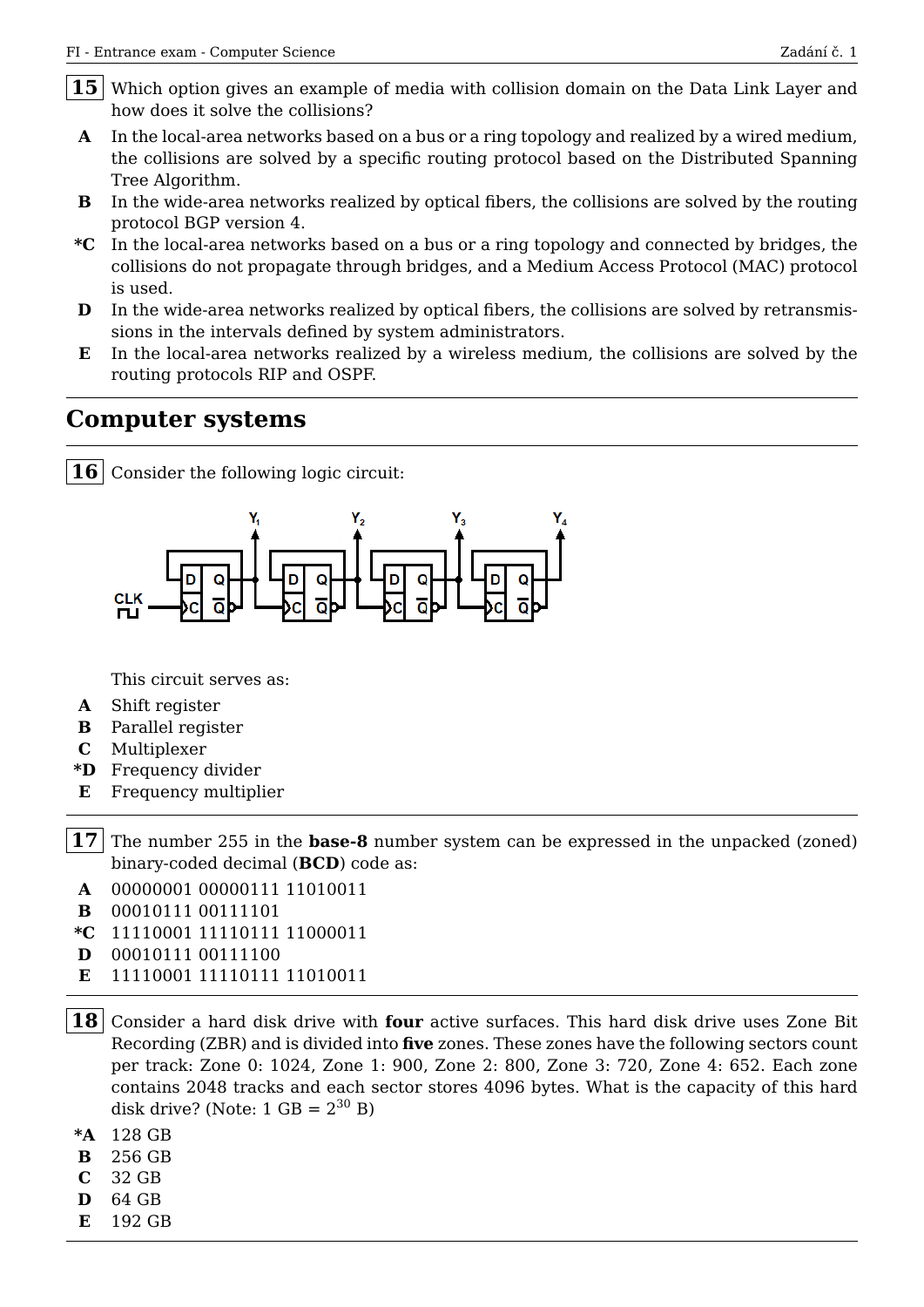- 19 Consider a microprocessor which uses the paging mode for translating a 32-bit linear address into a 32-bit physical address. The linear address is split into two parts. The first part is of 10 most significant bits and serves as a pointer into the page directory to select a 10-bit page base address. The second part is of 22 least significant bits and is an offset. Which of the following statements is true?
- **A** The physical address space is 4 GB. The page size is 4 MB. The page directory can have up to 512 entries.
- **B** The physical address space is 4 GB. The page size is 4 kB. The page directory can have up to 1024 entries.
- **C** The physical address space is 8 GB. The page size is 2 MB. The page directory can have up to 1024 entries.
- **D** The physical address space is 2 GB. The page size is 4 kB. The page directory can have up to 2048 entries.
- **\*E** The physical address space is 4 GB. The page size is 4 MB. The page directory can have up to 1024 entries.
- **20** Consider the processes  $P_1$ ,  $P_2$ ,  $P_3$ , and  $P_4$  and their time of arrival and duration given in the following table.

| <b>Process</b> | <b>Arrival time   Duration</b> |        |
|----------------|--------------------------------|--------|
| Ρ1             | 0.0 s                          | 7s     |
| P <sub>2</sub> | 2.0 s                          | 4s     |
| $\mathrm{P}_3$ | 4.0 s                          | 1 s    |
|                | 5.0 s                          | 4 s    |
| - - - -<br>- - | . .                            | $\sim$ |

What is the **average waiting time** if we use 1 CPU (i.e., 1 core) and the **preemptive** Shortest Job First scheduling algorithm?

- **A** 4 s
- **\*B** 3 s
- **C** 5 s
- **D** 2 s
- **E** 7 s

## **Programming**

```
21 read(n)
    sum = 0k = nXXX {
             sum = sum + (n mod 10)n = n div 10
    }
    print sum
    Let mod be the modulo operator and let div be the integer division operator. Assume that the
    input n is a positive integer. Which of the following should we place instead of "XXX" in the
    above code, so that it computes the sum of the decimal digits of n and is the best solution
    out of the provided ones?
```

```
A for i = 0 to k
B for i = 1 to 10
C while n == k*D while n > 0E while n < sum
```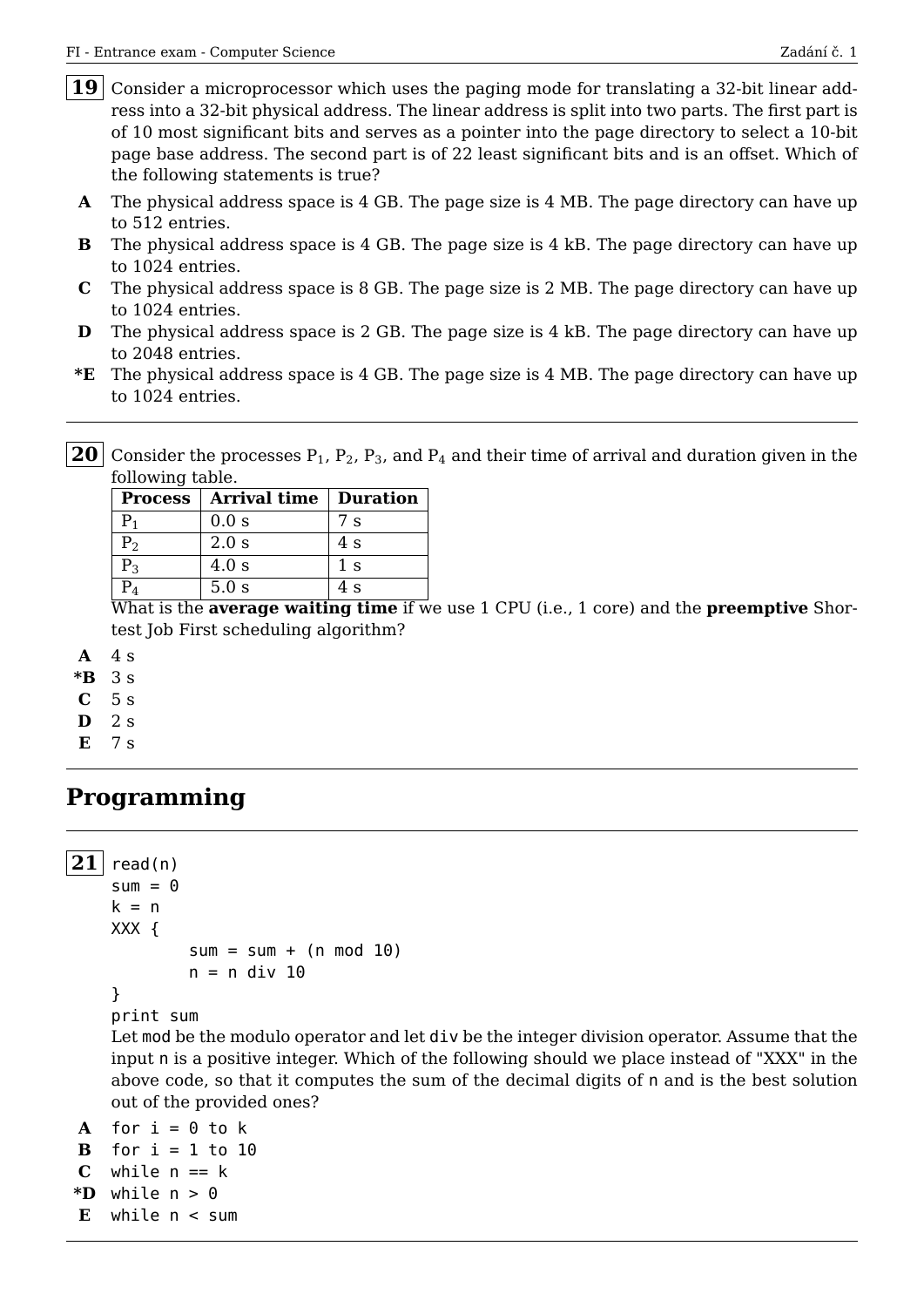```
22 function fun1(unsigned integer n)
    begin
            sum = 0for i = 1 to n do
                    sum = <EXPRend for
            return sum
    end
    function fun2(unsigned integer n)
    begin
            sum = 0i = <INIT>
            while <COND> do
                    sum = sum + ii = i + 1end while
            return sum
```
end

Assume an arbitrarily precise evaluation of expressions. Which of the following substitutions has to be used so that the functions fun1 and fun2 return a **different** result for at least one valid input (unsigned integer)?

```
*A \leq EXPR> = sum + i - 1; \leq INIT> = 0; \leq COND> = i \leq n
B \leq EXPR> = sum + i; \leqINIT> = 1; \leqCOND> = i \leq n
C \langle EXPR> = 3 * n; \langle INIT> = n - 1; \langle COND> = i \langle = n + 1
D \leq EXPR> = sum + 1; \leq INIT> = n; \leq COND> = i \leq n
E \leq EXPR> = sum + i - 1; \leq INIT> = 0; \leq COND> = i < n
```
23 Which of the following three statements I, II, and III are true (in common languages such as C++, Java, C#)? Choose the option that contains exactly all the true statements (and none of the false ones).

I. Local variables of functions are allocated on the heap.

II. Function calls are implemented using the stack.

III. If an exception is caught (in a catch block), it can be re-thrown (using throw).

- **A** I, II
- **\*B** II, III
- **C** I, III
- **D** III
- **E** I, II, III
- **24** Which statement is generally true in common OOP languages such as C++, Java, C#?
- **A** If a class B inherits from a class A, the instances of B can access all attributes (member variables) of A.
- **B** The difference between static and non-static methods (member functions) is that the static methods may access static attributes (member variables) of a class.
- **\*C** If a class B inherits from a class A (via public inheritance), every instance of B is considered to also be an instance of A.
- **D** The notions "class" and "instance" mean the same thing.
- **E** If the late binding (virtual method calls) is used, the actual method to be called is decided by the compiler at the compile time.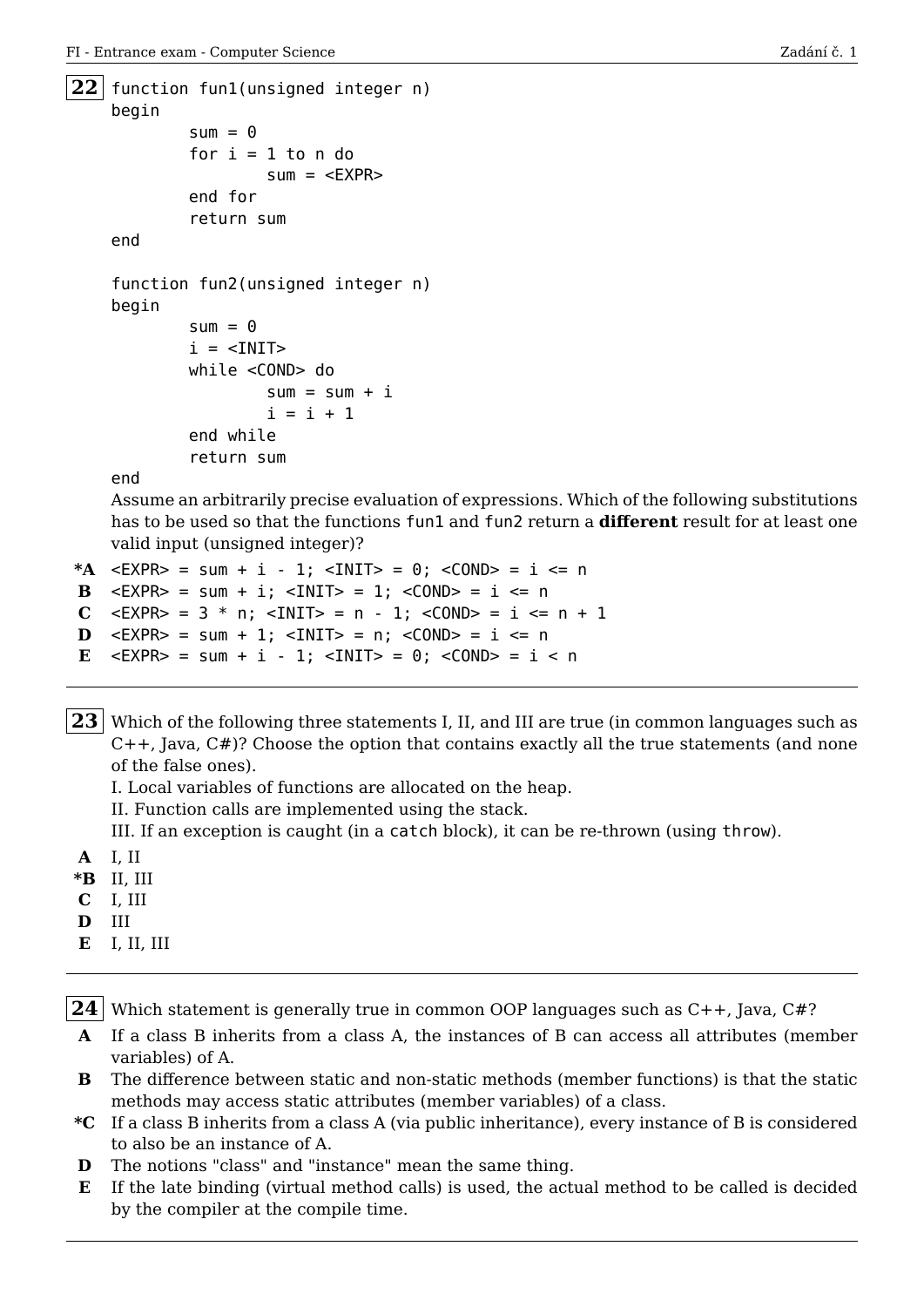- **A** In purely functional languages, functions cannot have any side effects.
- **B** A recursive function can always be rewritten iteratively.
- **C** The lazy evaluation strategy in functional programming allows working with infinite data structures.
- **D** A tail-recursive function can always be rewritten iteratively.
- **\*E** When using the call-by-reference, the change of a parameter value inside a function can not be observed outside the function.

# **Software engineering**

- **26** As a software engineer you shall choose the best fitting notation to describe the purchase process within an eshop application. Will you choose UML Use Case diagram, UML Activity diagram or UML State diagram and why?
- **A** I will choose UML State diagram because it is best stuited for high-level process descriptions, which is what is needed in case of the purchase process.
- **B** I will choose UML State diagram because purchase is a complex object with many different states and there is just one actor involved.
- **\*C** I will choose UML Activity diagram because it is well suited for the description of processes involving different system components and actors.
- **D** I will choose UML Use Case diagram because it is best stuited for high-level process descriptions, which is what is needed in case of the purchase process.
- **E** I will choose UML Activity diagram because it offers the best mechanism to describe data transformations happening along the purchase process.

**27** Match the descriptions of architectural patterns with their correct name:

I. Architecture X decomposes the system into layers interacting over defined interfaces, which enables the architect to replace a layer with a newer implementation of it.

II. Architecture Y composes the system of mutually independent components realizing certain functionality used by other components.

III. Architecture Z is often used in web applications to separate the application logic (including data) from the presentation layer and the coordination between the two via a controller.

- **A**  $X = pipe$  and filter architecture,  $Y = component$  architecture,  $Z = layer$  architecture
- **B**  $X = pipe$  and filter architecture,  $Y = service-oriented architecture$ ,  $Z = layered architecture$
- $*C X = layered architecture, Y = service-oriented architecture, Z = model-view-controler ar$ chitecture
- $\mathbf{D}$   $X =$  layered architecture,  $Y =$  client-server architecture,  $Z =$  model-view-controller architecture
- $E$   $X$  = layered architecture,  $Y$  = service-oriented architecture,  $Z$  = component architecture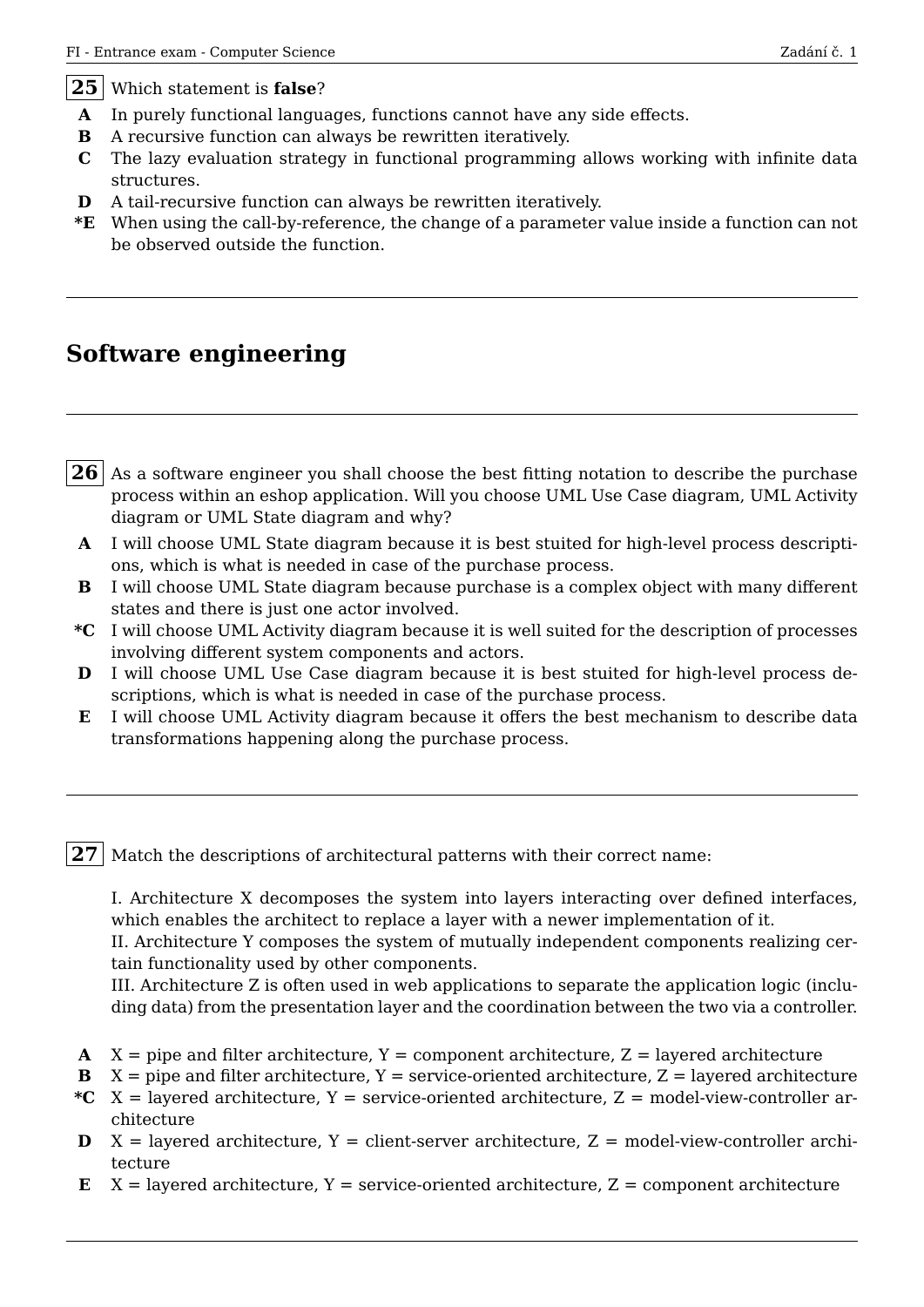28 Which one of the following descriptions best corresponds to the UML sequence diagram in the following figure?



- **A** Within the deleteCourse() method execution, the RegistrationManager class performs two actions in parallel, namely a call of the findCourse() method and deletion of the uml object of the Course type.
- **\*B** Within the deleteCourse() method execution, an instance of the RegistrationManager class calls the findCourse() method on itself, and then triggers the deletion of the uml object of the Course type.
- **C** Within the modelled scenario, two methods are executed in a sequence, namely: delete-Course(), findCourse(). That by itself invalidates the uml object of the Course class, which is deleted in effect of that.
- **D** Within the deleteCourse() method execution, an instance of the RegistrationManager class calls the findCourse() method on itself, whithin which (inside the findCourse() execution) the uml object of the Course type is deleted.
- **E** Within the modelled scenario, these three methods are performed one after the other, namely: deleteCourse(), findCourse(), destroy().

**29** Consider the following statements about automated and manual testing:

I. The newly developed feature, which is still inaccurately defined and changing, is cheaper to test manually.

II. Regression testing is cheaper when automated, than done manually.

III. Automated testing is always cheaper and so it shall be always preferred over manual testing.

IV. Performance and stress testing is cheaper when done manually, than automated.

Which of those statements are true?

- **A** Only II. and III., not I. and IV.
- **B** Only I. and IV., not II. and III.
- **\*C** Only I. and II., not III. and IV.
- **D** Neither of them.
- **E** Only II., III. and IV., not I.